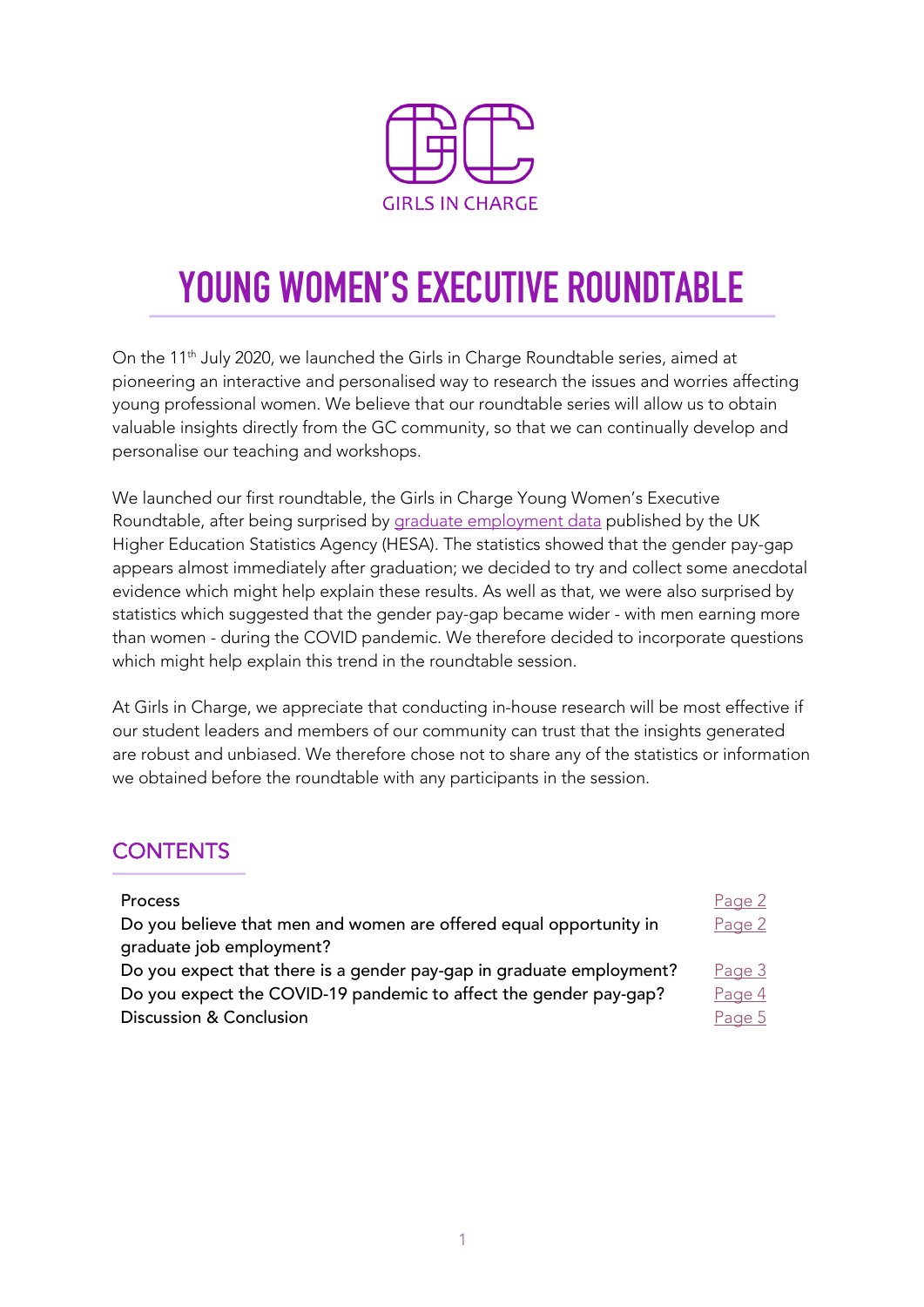#### **PROCESS**

I

We launched this roundtable with a poll of general yes/no questions regarding our participants' feelings towards the gender pay-gap and graduate employment, following which we began discussions in two groups, led by Habiba (GC Director of Projects and Outreach) and Maggie (GC Co-Founder). After the discussions concluded, we ran the same poll again to see if any changes occurred. We were extremely impressed (but absolutely not surprised) by the depth of discussion and thought demonstrated in these breakout groups. The session progressed as we discussed each starter poll question one by one, and we aimed to allow the conversations to progress in their natural forms with minimal guidance.



We opened the poll with this question. The starter poll yielded a result of 93% no and 7% yes. When participants began discussions about this question, several participants agreed that employment was unequal, and success is based on "who you know". Participants also suggested that they believed low income can be detrimental to university students' morale and motivation to work hard. Overall, we observed a general consensus among our participants that socioeconomic inequality is a significant contributor to the gender pay-gap, that large-scale soft-skills training provision to young people would help close this gap but mostly, that the impact of socioeconomic inequality on the gender pay-gap is a domain which demands much deeper discussion and exploration. After the discussions ended, we repeated the starter poll and the result for this question changed, with 100% of participants voting no, all in agreement that unfortunately, men and women are not offered equal opportunity in graduate employment.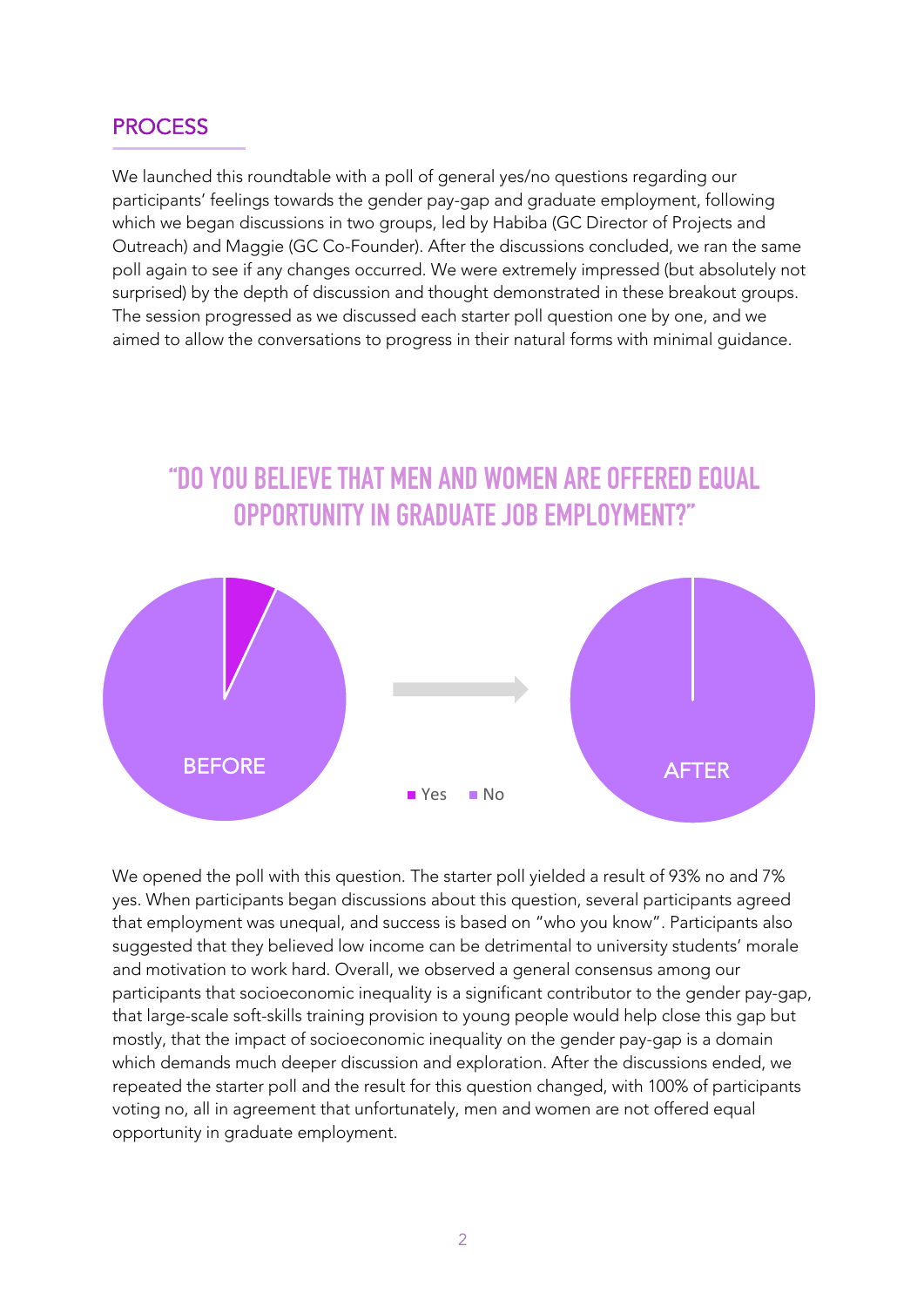# **"DO YOU EXPECT THAT THERE IS A GENDER PAY-GAP IN GRADUATE EMPLOYMENT?"**



Our second question yielded a result of 60% yes and 40% no. At GC, we expected that the propagation of structured graduate employment programmes in most sectors would lead to decisive planning for equal pay for men and women. The discussion which ensued revealed that most of our participants agreed. They believed that the gender pay-gap begins to open up once people begin to climb the professional ranks and negotiate salaries. The worry was expressed by some that the pay gap is negatively impacted by women's comparatively lower self-confidence, leading to a diminished likelihood of more confrontational salary negotiation. Participants added that "Asian culture" sees a "widespread use of ranking people based on their ability in and out of the workplace", they believe that "this could embed a culture of comparison which can further diminish women's self-confidence and therefore fuel income discrepancies between men and women". This observation was widely agreed with but fuelled a debate as to how we might be able to improve the situation. The contradicting ideas which were posed mainly advocated for either top-down (policy) action or bottom-up (personal) action. For example, some participants suggested that the lack of self-confidence professional women battle would be best curbed with more female representation in top positions, such as by introducing requirements for women to serve on company boards of directors. Others argued that "you can't get what you don't ask for", arguing that proactivity and confidence in presenting ideas (becoming memorable) are (stereotypically male) qualities that women should aim to develop. After the session, the results of this poll question changed to 93% yes and 7% no.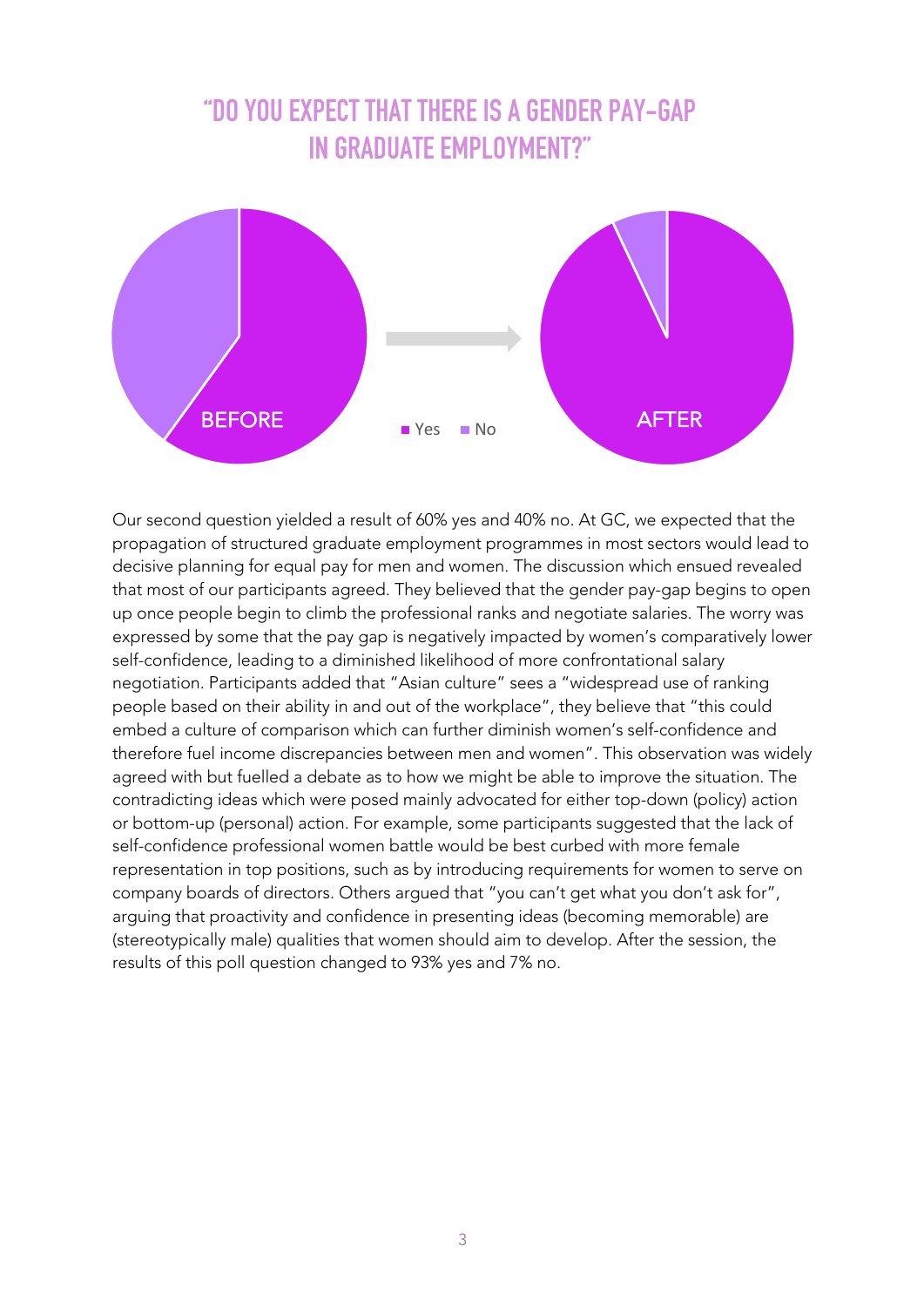# **"DO YOU EXPECT THE COVID-19 PANDEMIC TO AFFECT THE GENDER PAY-GAP?"**



The third segment of the discussion yielded a poll result of 60% yes and 40% no. Here, some participants expected the gender pay gap to shrink, rather than grow, as a result of the pandemic. The reasons provided included optimism that generalised appreciation for "work from home" culture would increase, greatly enabling women to work from home in the future and perhaps therefore lessening the barrier of childcare/familial responsibility to a successful career. Participants also communicated that after time in the zoom-workplace (due to the much slimmer chances of catching a casual chat with the boss before a meeting, for example) hard work might be more easily measured in terms of quality of employees' work output rather than membership of a "boys club". However, other participants were not as optimistic as Zoom meetings continue to silence women in male-dominated industries, where the "fairness" and "balance" of the meetings are heavily dependent on existing company culture and the person chairing the meeting. After our session, the results of this poll question changed to 88% yes and 12% no.